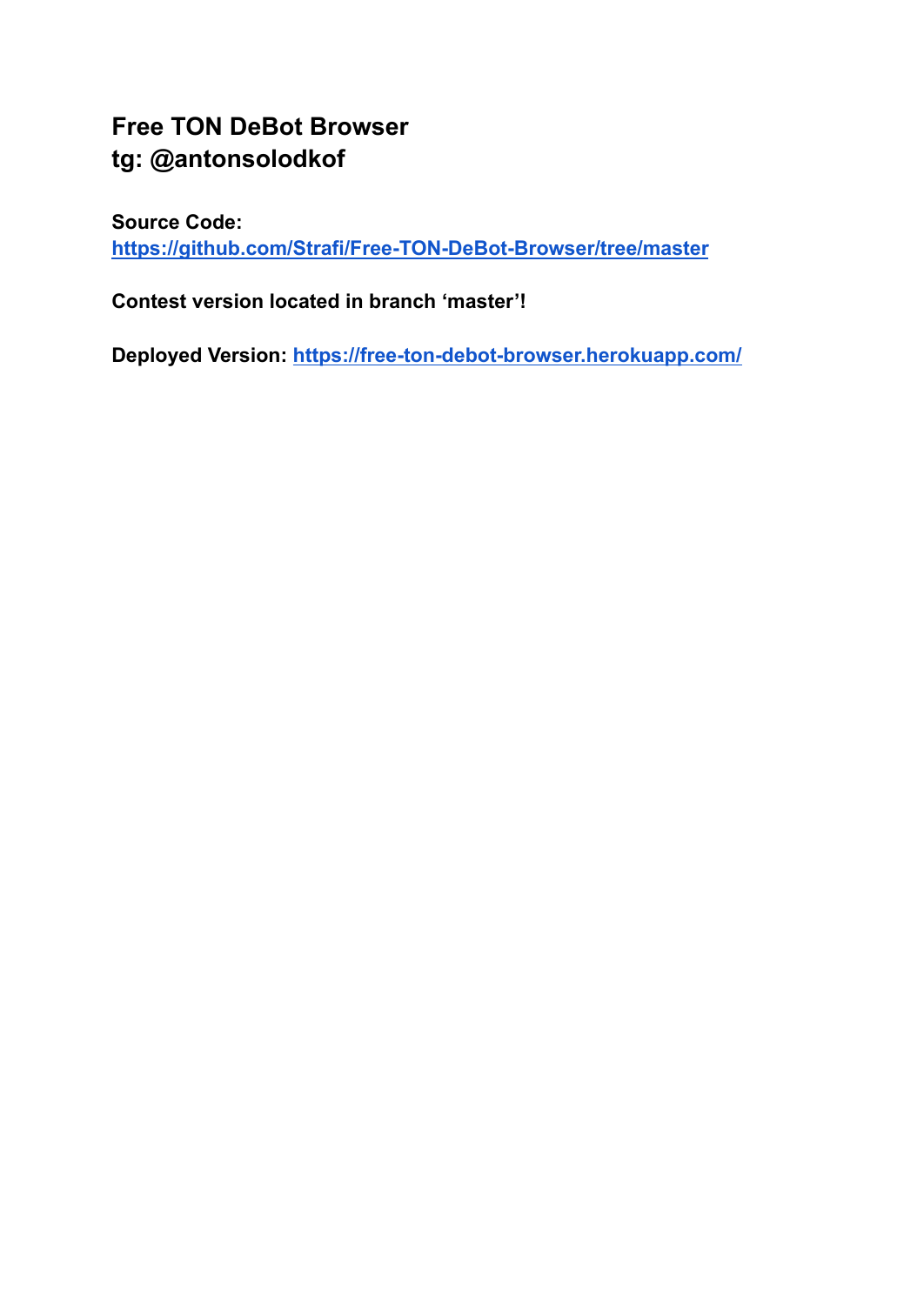# **Features**

## **The represented solution implements the following DeBot Interfaces (according DeBot-IS-consortium):**

- Address Input
- Amount Input
- Confirm Input
- $\bullet$  Echo
- Menu
- Number Input
- Stdout
- Terminal

Of Course, all other new interfaces from the consortium will be supported later.

Approve Window:

| <b>Permission Request</b>                                                              |                                                                        |        |  |  |  |  |
|----------------------------------------------------------------------------------------|------------------------------------------------------------------------|--------|--|--|--|--|
| DeBot is going to create an onchain transaction:                                       |                                                                        |        |  |  |  |  |
| Account:                                                                               | 0:2a92e3d01c530697a0ec3ab5c3494474faa7e<br>a0af5fa30d4ed508115bc9957a7 |        |  |  |  |  |
| <b>Transaction fees:</b>                                                               | 0.181761589 tokens                                                     |        |  |  |  |  |
| Message signer<br>public key:                                                          | 84c308010ac6bd1cba17e315fa137aa3b8d23f36<br>ccac6d6895176e34e3538a70   |        |  |  |  |  |
| Outgoing transfers from account:                                                       |                                                                        |        |  |  |  |  |
| Recipient                                                                              |                                                                        | Amount |  |  |  |  |
| 0:bf3b4f00664930f9b182dd2d1f154b2fc77918 9.858853 tokens<br>55ea4816b376ef570b8e47bb48 |                                                                        |        |  |  |  |  |
| Confirm                                                                                |                                                                        |        |  |  |  |  |
| <b>Decline</b>                                                                         |                                                                        |        |  |  |  |  |
|                                                                                        |                                                                        |        |  |  |  |  |

(All accounts have links to ton.live)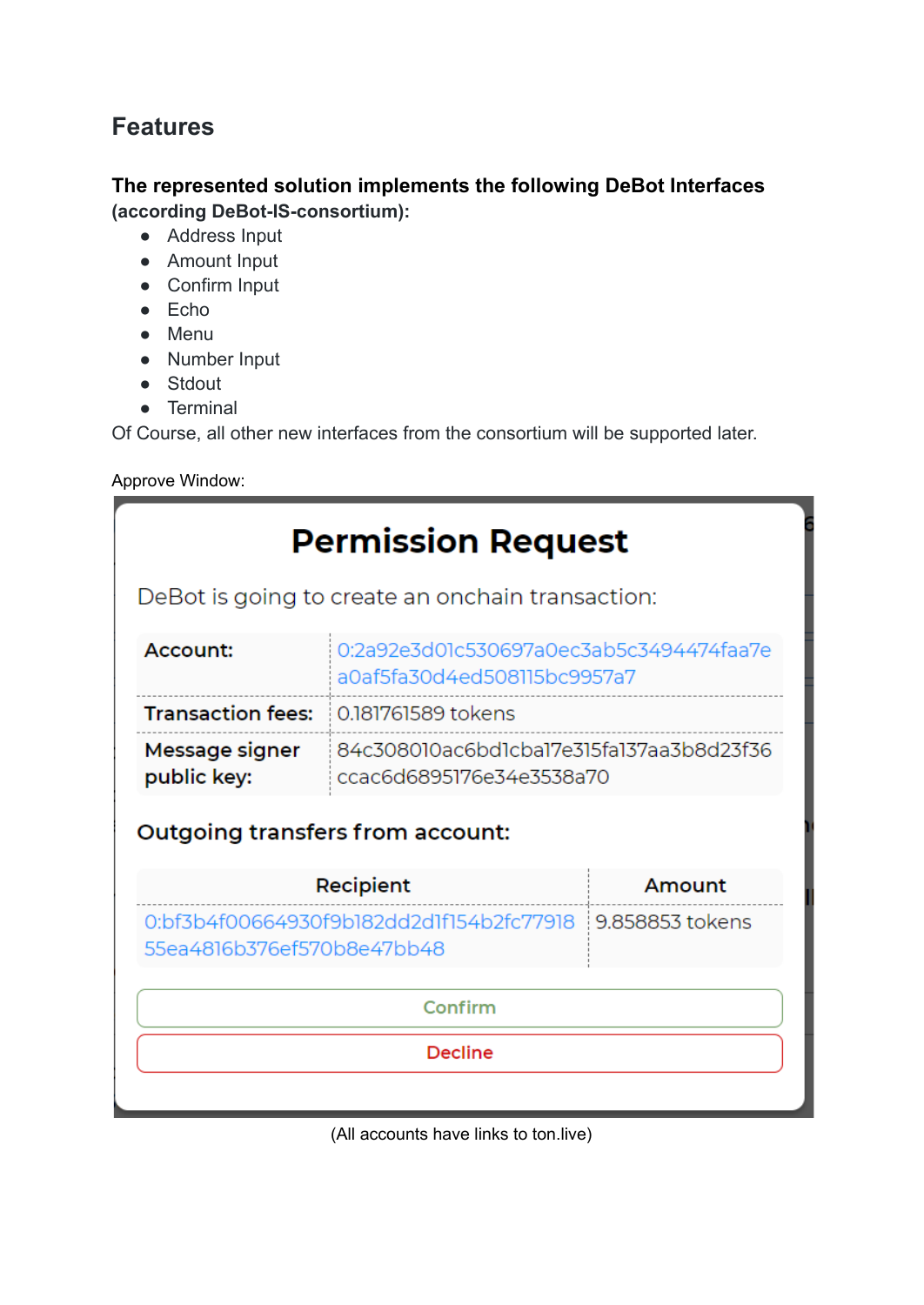In the Signing Box user has two options: enter the seed phrase or upload his keypair (including drag-n-drop functionality)



## **Extra Features**

Besides the required ability to browse SMV and TIP-3 DeBots, you can browse any DeBot that uses interfaces mentioned above. Also, the following application features were implemented

- Installable as PWA
- Main and Dev networks support
- Custom user environment
- Saving DeBots locally

### **Installable as PWA**

DeBot browser is a Progressive Web Application (PWA), which means that users can easily "install" it using Chrome browser (or any other browser that runs on Chromium engine).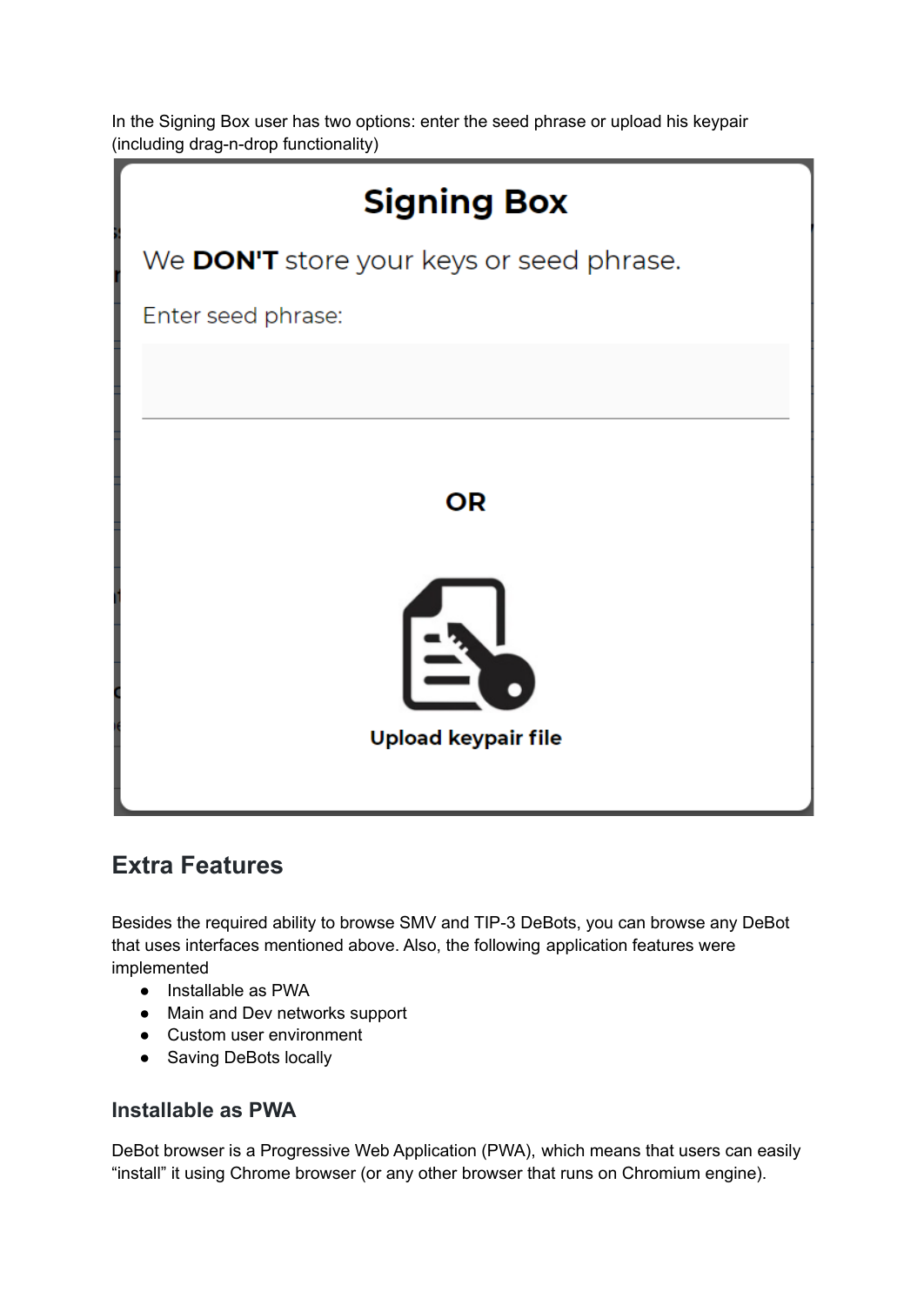To "install" DeBot browser, user needs to click on this icon placed on the right side in browser url bar:

free-ton-debot-browser.herokuapp.com



Then, application will be automatically opened as PWA (also shortcut on desktop will be created):



### **Main and Dev networks support**

Users can switch between networks using control placed near the in-app url bar:



**Custom user environment**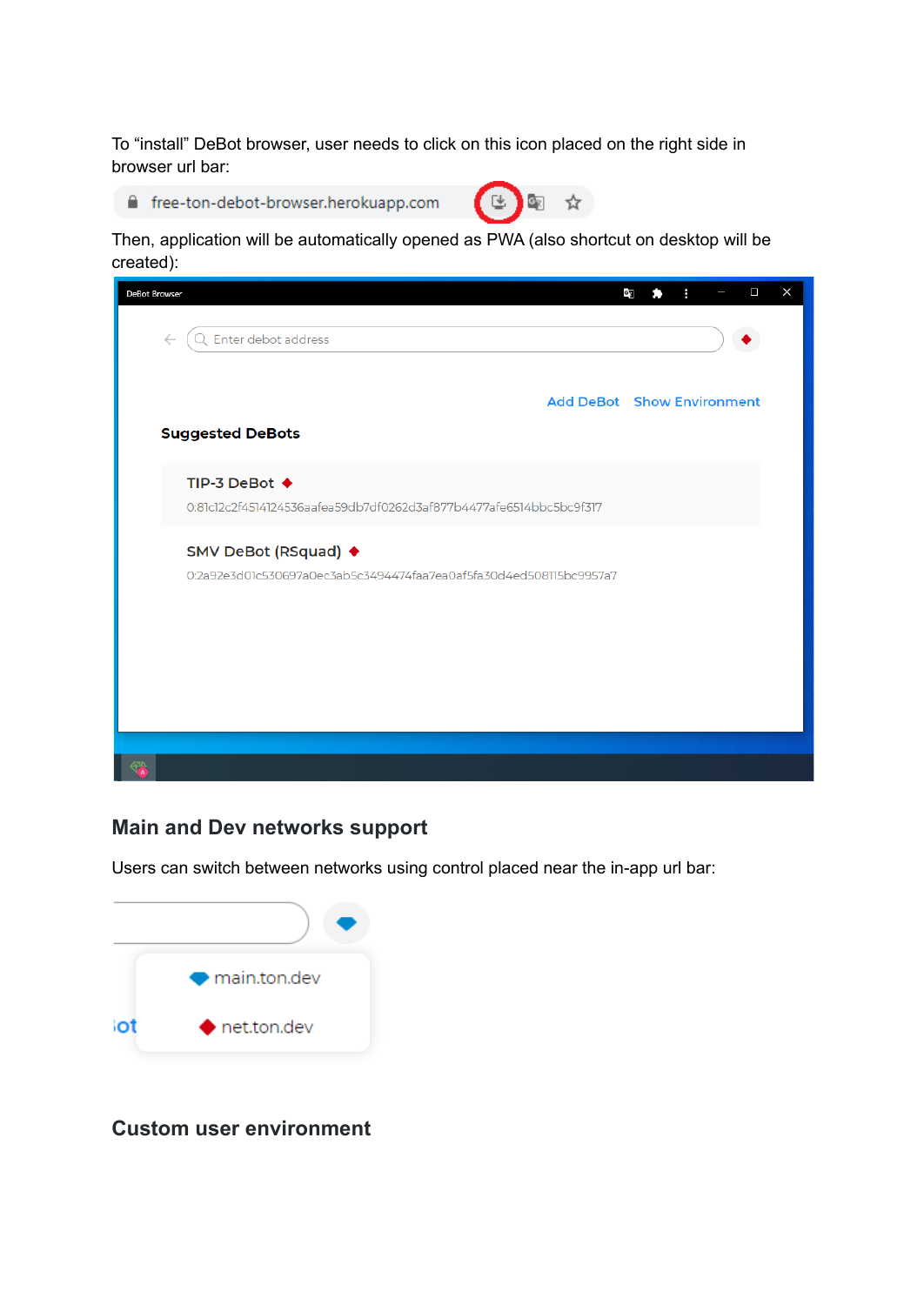Users can store something to use later (address or public key, for example) using the custom user environment.

Warning! This storage is not encrypted, so you should not store private keys or seed-phrase here.

### **Restart DeBot Save DeBot Show Environment**

| TIP_3_PK                         | 532fe0a38d3ff593a002c2c19ec0c6c57a<br>6c8e1788c1c361dd7a28d78e5000e7 |
|----------------------------------|----------------------------------------------------------------------|
| Kev                              | ٠<br>Value<br>٠                                                      |
| $\sim$ ttached to valle account: | <b>Add variable</b>                                                  |

#### y attached to your account:

But that is not all! Saved variables can be accessed from inputs using '\$' prefix (the same way as in the UNIX terminal)

| Enter public key attached to your account: |      |
|--------------------------------------------|------|
| $STIP_3_PK$                                | Send |
| Enter TIP3 name:                           |      |
| Fnter                                      | Send |

And also you can copy variable value to clipboard by clicking on it

| $\times$ TIP_3_PK    | 532fe0a38d3ff593a002c2c19ec0c6c57a<br>6c8e1788c1c361dd7a28d78e5000e7 |  |
|----------------------|----------------------------------------------------------------------|--|
| Kev                  | Value                                                                |  |
| Copied to clipboard! | <b>Add variable</b>                                                  |  |

## **Saving DeBots locally**

Users can make bookmarks for DeBots they use often, just like in a simple browser: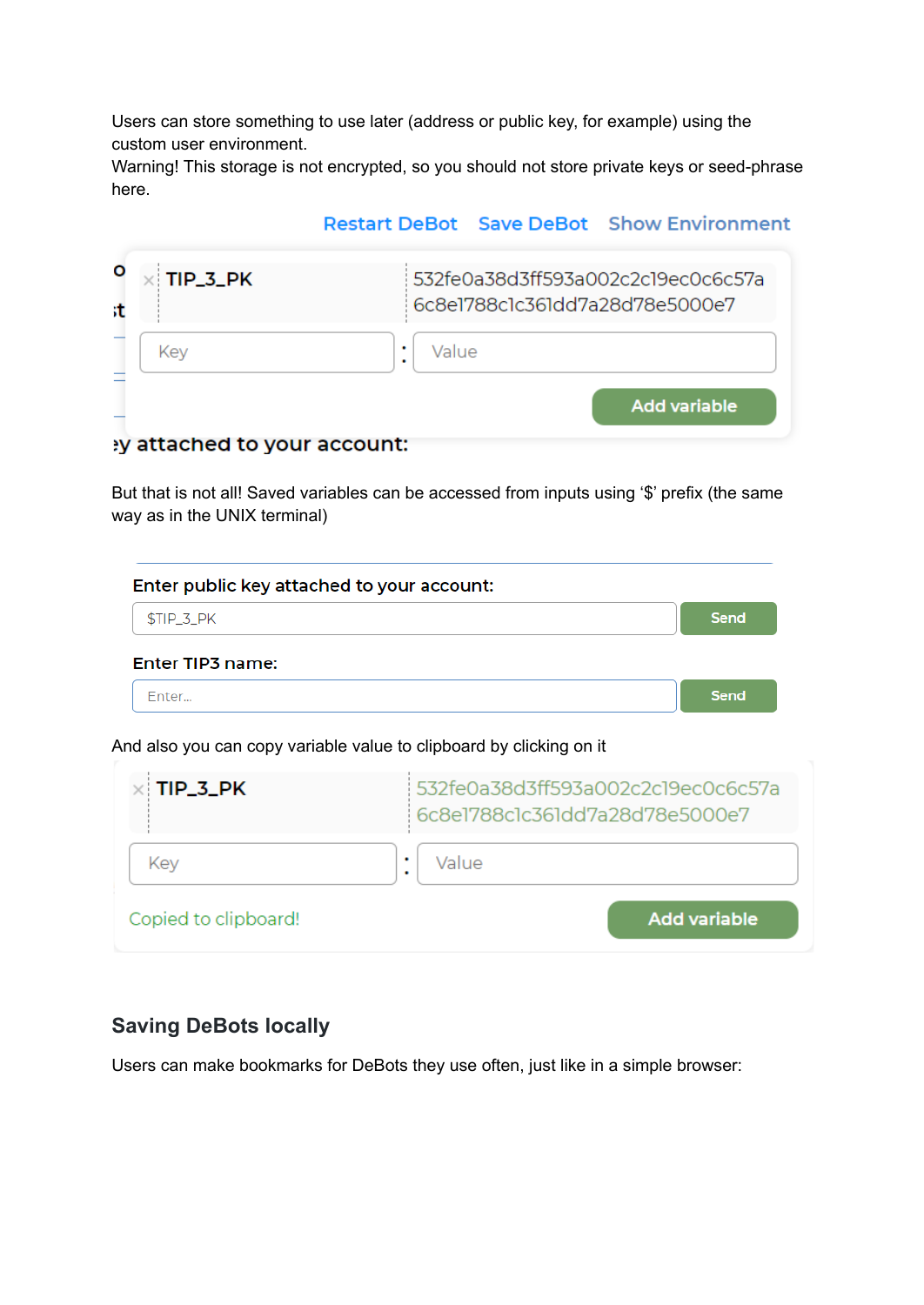$\leftarrow$   $(Q$  0:c22300f9851e4fc9c246c3b605c521415407d95b272f0624a5e8f0d01ef25f27

|                     |                                                   | <b>Restart DeBot</b> Save DeBot Show Environment |                                   |  |
|---------------------|---------------------------------------------------|--------------------------------------------------|-----------------------------------|--|
| Enter dom:          | DeBot name                                        |                                                  |                                   |  |
| Enter               | Enter                                             | main.ton.dev                                     | <b>Send</b>                       |  |
|                     | <b>DeBot address</b>                              |                                                  |                                   |  |
|                     | 0:c22300f9851e4fc9c246c3b605c521415407d95b272f06. |                                                  |                                   |  |
|                     |                                                   | <b>Add to list</b>                               |                                   |  |
|                     |                                                   | (pre-filled if user is on the DeBot page)        |                                   |  |
|                     |                                                   |                                                  | <b>Add DeBot Show Environment</b> |  |
| <b>Suggested De</b> | DeBot name                                        |                                                  |                                   |  |
| TIP-3 DeBo          | Enter                                             | main.ton.dev                                     |                                   |  |
|                     | 0:81c12c2f4514 DeBot address                      |                                                  |                                   |  |
| <b>SMV DeBo</b>     | Enter                                             |                                                  |                                   |  |
| 0:2a92e3d01c!       | <b>Add to list</b>                                |                                                  |                                   |  |
|                     |                                                   |                                                  |                                   |  |

(not pre-filled if user on the main page)

Saved DeBots appear on the main page:

**Add DeBot** Show Environment

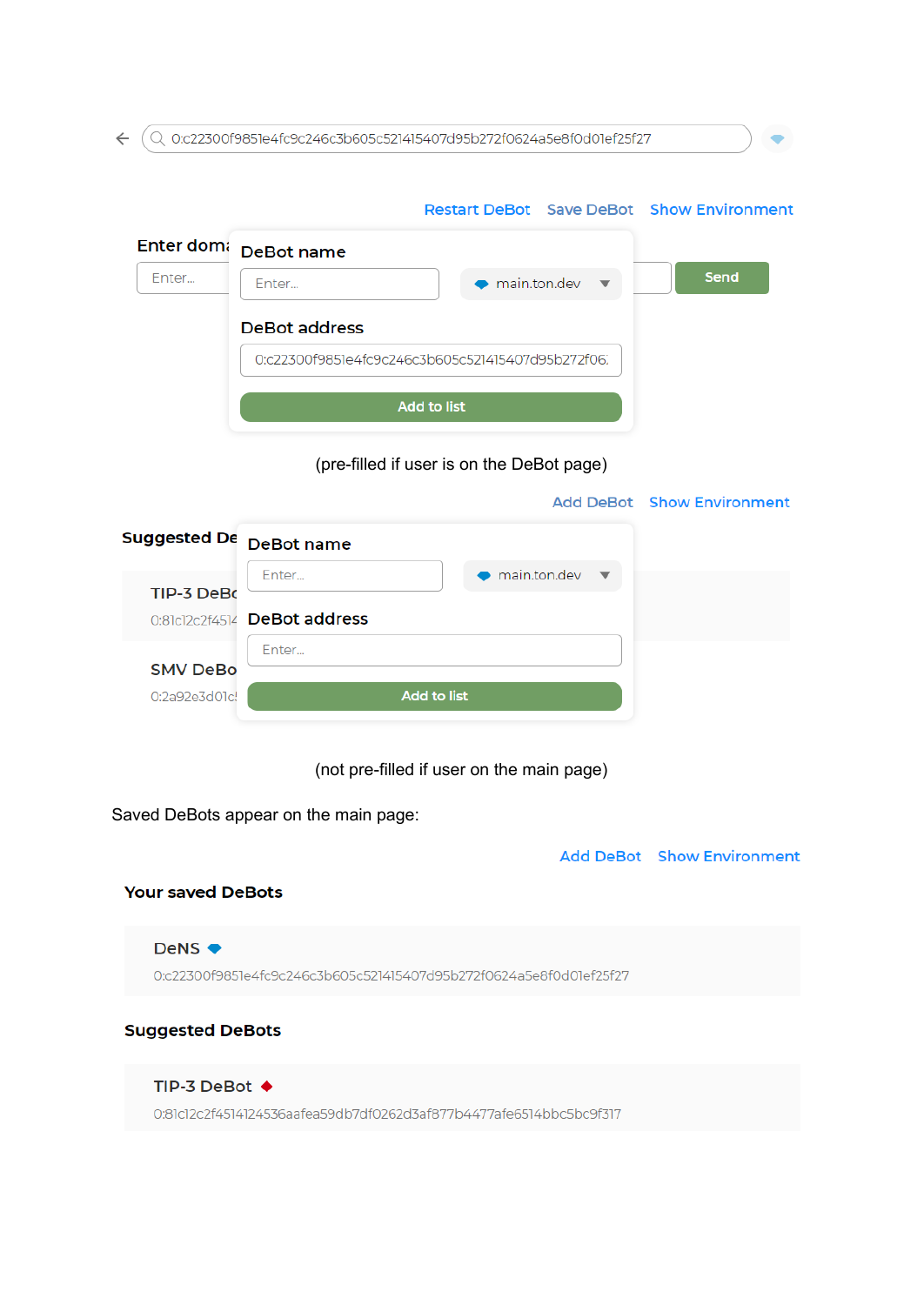## **Browser algorithm**